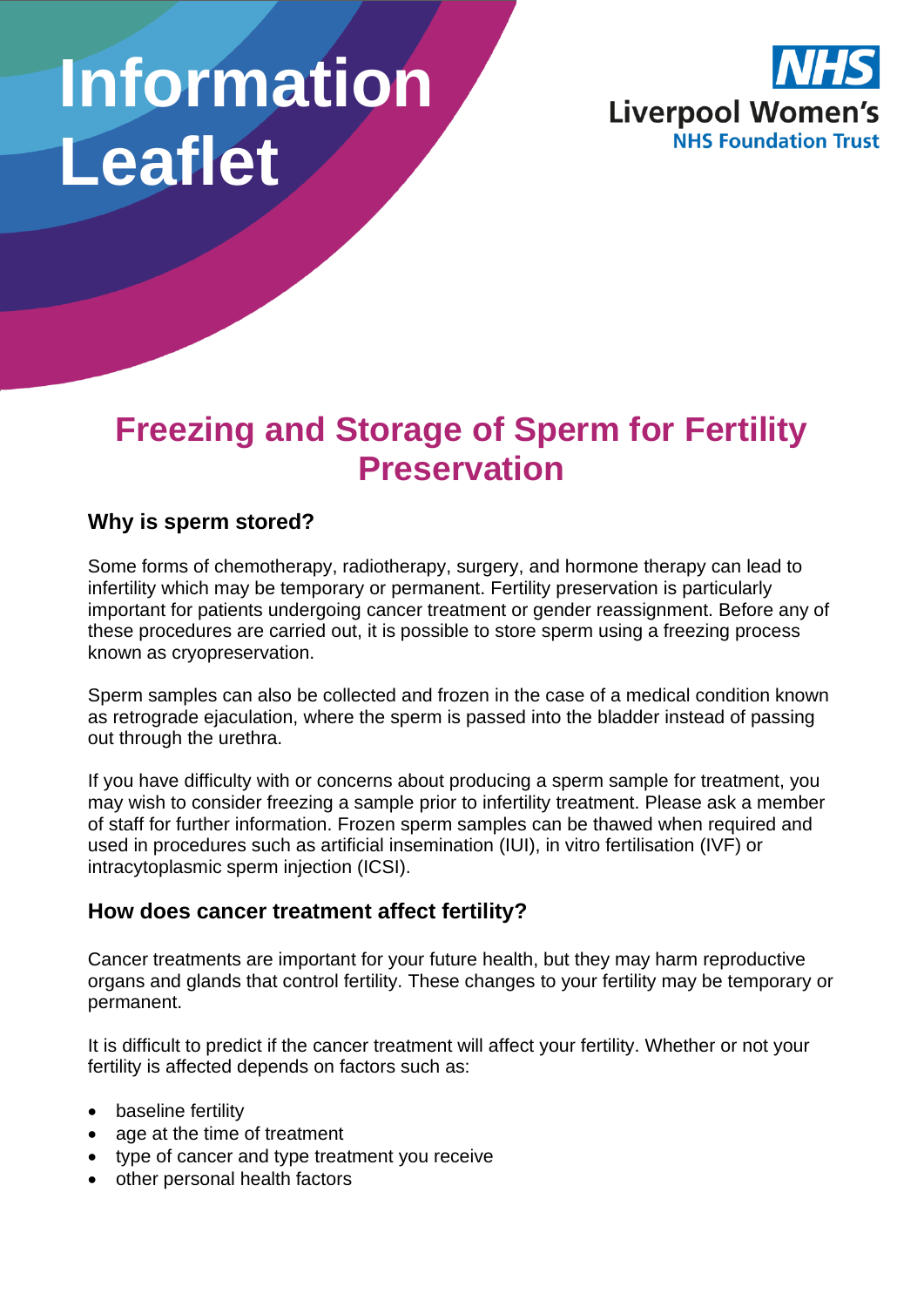Your doctor will be able to talk with you about whether your cancer treatment is likely to lower your fertility or cause permanent infertility. Your doctor can then refer you to The Hewitt Fertility Centre to produce and store your sperm.

#### **I would like to store my sperm for future use, what happens next?**

Once referred, The Hewitt Fertility Centre will telephone you to arrange an appointment date and time to visit the centre and store your sperm. The appointment/s made will be before further treatment is due to begin (gender reassignment, cancer treatment or before IVF treatment).

Firstly, you will have a consultation with a Reproductive Scientist to discuss the implications of storing your sperm and complete the relevant consent forms. You will be asked questions with regards to the storage and use of stored samples. It may be useful before your appointment to consider, if you have a partner, whether you would like them to be able to use your stored samples. Also, at this appointment, you will have the opportunity to ask any questions you might have. Next, you will be asked to produce a semen sample through masturbation. The centre has private, specially designed, soundproof production rooms available in which you produce your sample. In some circumstances, it may be possible to produce your sample at home, provided it is delivered to the centre within one hour. Finally, you will have a blood test where we screen for HIV, Hepatitis B & C. This is for sperm storage purposes as there is a theoretical risk of viral cross-contamination between samples.

#### **What happens to my sperm once I've produced a sample?**

Once you have produced your sample, it will undergo a semen analysis test to quantify the quality of the sample. Your sample will then have cryoprotectant added (a liquid media that prevents damage to sperm cells during freezing) before being transferred into a number of 'sperm straws. The straws are gradually cooled to -196°C. Once cooled, your sample will be placed into special containers called dewars, where they will be kept in liquid nitrogen until you potentially require them for fertility treatment.

# **Have I produced enough sperm and what is its quality like?**

The Hewitt Fertility Centre will ensure that enough of your sperm will be frozen for future fertility treatment/s. This may involve attending the centre up to two further times. We will know whether further appointments will be needed after you have produced your first sample and will arrange this with you if further appointments are required. This is of course dependent upon when your future treatment is due to start. If your sample is unsuitable for storage, you can discuss your options and next steps with your clinician. You are also welcome to use our counselling service if you wish to do so.

#### **What are the legal implications for storing sperm?**

All fertility centres are under the regulation of the Human Fertilisation and Embryology Authority (HFEA). Prior to freezing and storing sperm, it is a legal requirement that you give written consent concerning;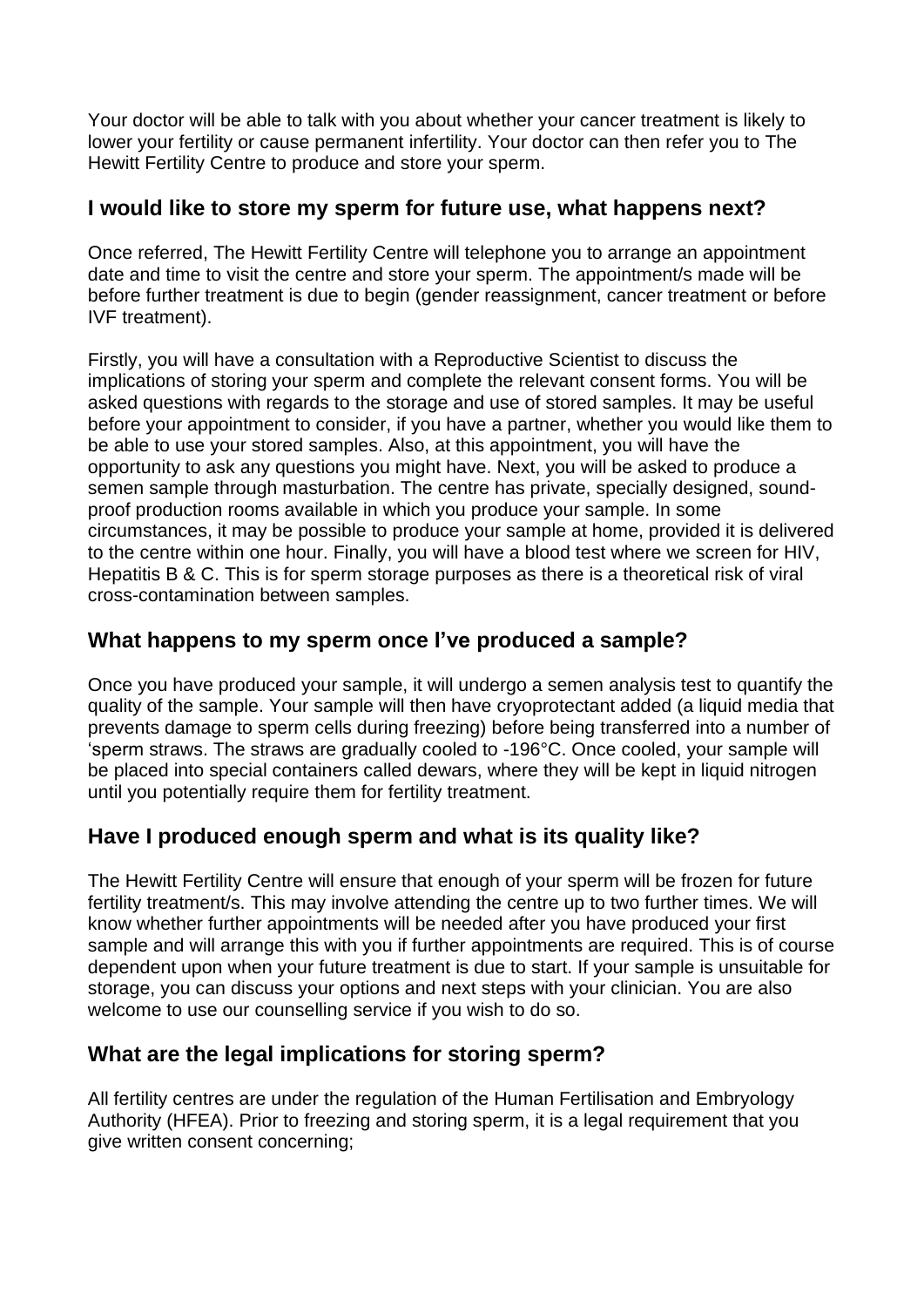- Storage of your sperm and the length to which it is stored for
- The circumstances to which your sperm can be used in the future (you may have a partner with whom you wish to have a family named on your form)
- Your decision over any embryos created using your sperm
- What happens to your frozen sperm in the event of your death or incapacitation
- What will happen if your sperm is not used

You are free to withdraw or vary the terms of your consent at any time. You should be aware that in the event of your death, you can have your name registered as the parent of any child or children born as a result of using your sperm, provided you have consented to this in writing. If your circumstances change, for instance you move address, change telephone number, or separate from your partner at the time of storage, it is vitally important that you make the Hewitt Fertility Centre aware of these changes immediately.

#### **Can I test my fertility once my cancer treatment has finished?**

Six months after your cancer treatment has ended, you can contact the centre to arrange for a semen analysis test, along with a follow-up consultation to see a fertility specialist. Here, we will discuss whether your sperm function has returned and your available fertility options in the future. There is currently no evidence that children conceived naturally of a parent who has had cancer treatment will have an increased risk of abnormalities.

#### **How long can sperm be stored?**

In normal cases, sperm may be stored for up to ten years. This storage period can be extended up to 55 years if premature infertility is diagnosed or suspected to occur. A registered medical practitioner has to give a written opinion that the fertility of the person wishing to extend storage is, or is likely to become, significantly impaired. Sperm stored for an extended period can only be used by the person providing the sperm, or together with their partner, it cannot be donated to treat others.

If you wish to continue to store your sperm after the standard ten year period, you must contact us in writing and our senior scientist will assess if there is still a medical ground for you to continue storage.

#### **Do I have to pay for freezing & storing my sperm?**

If you will be undergoing cancer treatment where there is a possibility of it affecting your fertility, funding for the freezing and storage of sperm is typically provided by the NHS for 10 years. This is dependent upon which NHS clinical commissioning group you fall under and what specific criteria they have set for funding sperm storage. When you are referred for fertility preservation, this will be assessed beforehand.

Sperm freezing for gender reassignment and prior to IVF/ICSI treatment is also dependent upon the NHS clinical commissioning group that you fall under and your specific circumstances.

When NHS funding for storage ends, you will be contacted by the Hewitt Fertility Centre to ask whether you wish to continue storage. Continued storage after this period, will incur an annual fee.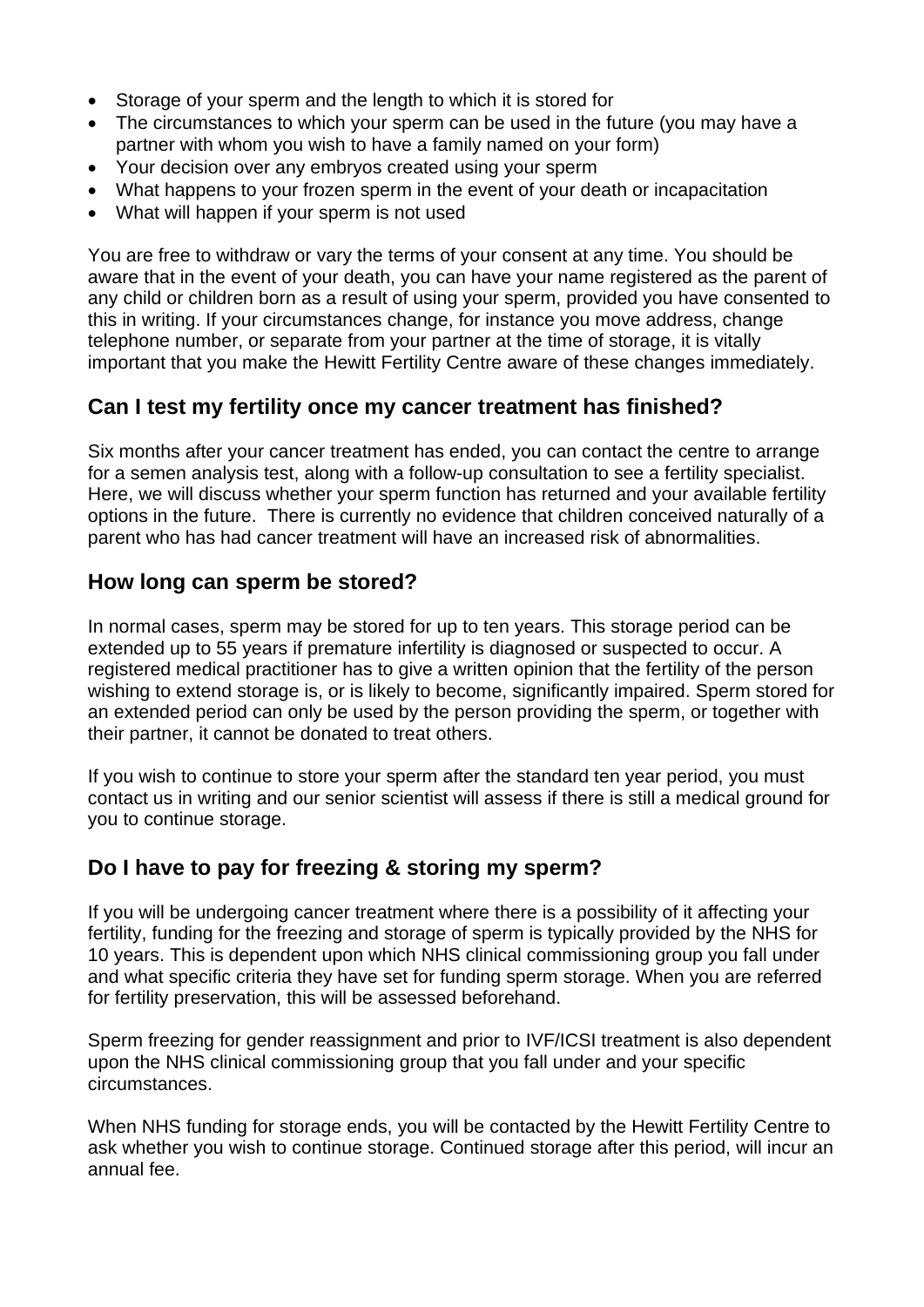#### **Will future fertility treatment be available on the NHS?**

After your cancer/gender re-assignment treatment, if you require fertility treatment to achieve a pregnancy, your GP will have to refer you to a fertility centre.

Your clinical commissioning group will then make an assessment as to whether you and your partner meet the eligibility criteria they have set for NHS funding. If you do not meet these criteria, fertility treatment will have to be self-funded. We cannot guarantee any samples frozen will achieve a pregnancy.

#### **How successful is the use of frozen sperm?**

It is clear that success does depend on the quality of the sperm stored. Frozen samples with reduced numbers of sperm or high rates of sperm abnormality are less likely to be successful in treatment. There is always a small reduction in sperm quality due to the freeze-thaw process.

# **Safety & Quality**

We promise to look after your sperm as carefully as possible but we cannot be held responsible for its safety or the risk of the loss of sperm due to equipment failure. In addition we cannot guarantee your sperm will survive the freeze-thaw process or that a successful pregnancy will result from its use.

The Lewis-Jones Andrology Department at the Hewitt Fertility Centre has provided a dedicated Andrology service for over 30 years. We are attached to the Hewitt Fertility Centre HFEA licenced centre 0007) and can provide all fertility treatments potentially required in the future. We also have a centre at Knutsford (Centre number 0344) where the same care can be provided if more convenient and appropriate.

#### **Contact with the unit**

Please feel free to contact the laboratory on 0151 702 4214 or email **lwft**.**[andrologylab@nhs.net](mailto:lwft.andrologylab@nhs.net)** if you require any further information about fertility preservation.

You must keep us informed of any change in your circumstances e.g. change of address. This is because we will contact you every three years to see if you still want your sperm to be stored. If we are unable to contact you, your samples will be destroyed when they reach the end of their statutory storage period. If you have any questions on sperm storage, please contact the unit and ask to speak to a member of the Andrology team.